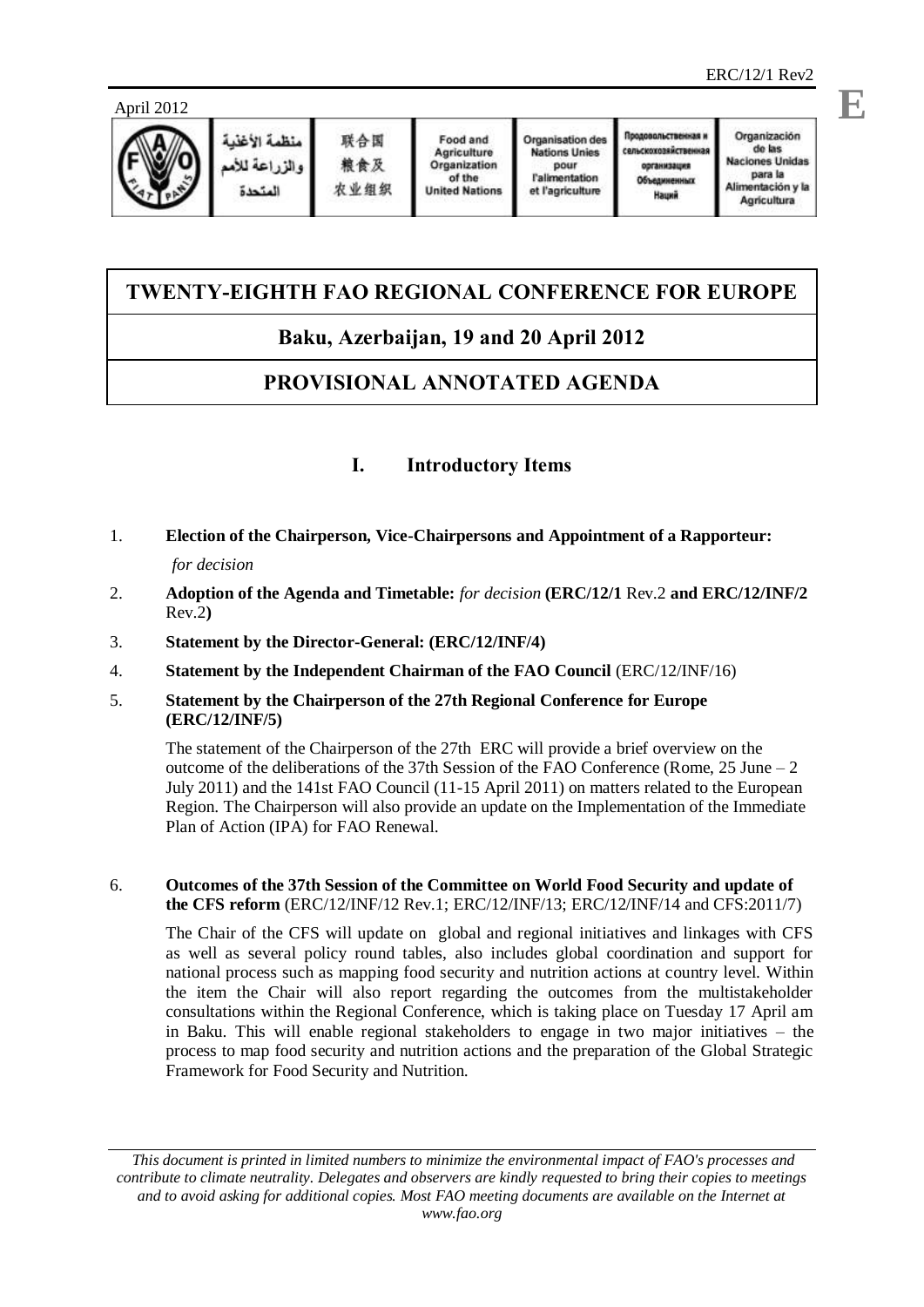#### **II. REGIONAL AND GLOBAL POLICY AND REGULATORY ISSUES**

#### 7. **(Ministerial Round Table) Policies for Food Security in the Region: Challenges and Perspectives – Food outlook towards 2050:** *for discussion and decision* **(ERC/12/2)**

The European Region has experienced a number of severe shocks in recent years, with record high oil prices, agricultural commodity price spikes, dramatic droughts, food security fears and resultant trade restrictions, not to mention the most serious global economic recession since the 1930s. The greatest visible impact has been on the poor, especially in developing countries. Agriculture has shown remarkable resilience, particularly in the OECD area, with strong supply responses to high prices and continuing, albeit dampened, growth in demand during the crisis. At the beginning of 2010, a degree of normalcy returned to many markets, but many commodity prices began rising from the middle of the year, continuing into 2011. Many governments are concerned about the potential for further significant shocks to such key factors as energy prices, environmental degradation, scarcity of resources, exchange rates, and the macroeconomic performance of key countries and regions. They are also concerned about the consequences that such shocks could have on long-term food security and on commodity market volatility.

Lately, there has been much debate lately regarding policies aimed at addressing higher and more volatile prices on world, regional and country level markets in the short term. Many of these policies have been analyzed in the Guide for Policy and Programmatic Actions at Country Level to Address High Food Prices (FAO, 2011). While bolstering safety nets, for example, may succeed in protecting the poor from short-term food insecurity, many other policies pursued in the Region have increased market volatility and make it more difficult for people to afford enough nutritious food. Examples of such policies are trade bans, export quotas and export tariffs.

The main reasons that the prices of agricultural commodities have been increasing since 2005 are tighter international demand-supply balance, combined with low stock levels and short term supply shocks. Tighter commodity markets have prompted most forecasters to project higher prices for agricultural commodities in the medium term. In the longer term, rising agricultural commodity prices will provide incentives for higher production, which will gradually ease the situation on world commodity markets and should bring commodity prices down. Based on observations, it is believed that there is a broad scope for a strong supply response to higher prices in the region. However, it is important that in parallel to this development, its implications regarding the environment, availability and scarcity of resources, socio-economic effects for both rural and urban areas as well as food safety and food security are taken into consideration. This will help to ensure sustainability within the framework of the MDGs.

The realization that higher and more volatile commodity prices lay ahead has sparked interest in ensuring food security for the poor for the foreseeable future. Higher commodity prices also increase the importance of sound projections for gauging likely developments in sustainable food and agricultural production in the coming decades. With this in mind the Regional Office for Europe and Central Asia will prepare a study which makes projections on the area that will be harvested, yields, production, prices and net trade for the main agricultural commodities of crops and livestock of the European Region up to 2050. The study will provide estimates on food consumption, under-nutrition, obesity and land resources over a long-term time horizon for several decades based on the FAO/OECD model with regional specifications. Forecasts will be provided for several groups of countries and Sub-regions of the European Region (pan-European). The study will serve as a basis for the background paper presented to the European Regional Conference. By altering the main assumptions, the effects of the required changes will be illustrated.

The ERC document will draw on expertise from FAO technical departments and other international institutions related to environmental and socio-economic impacts as well as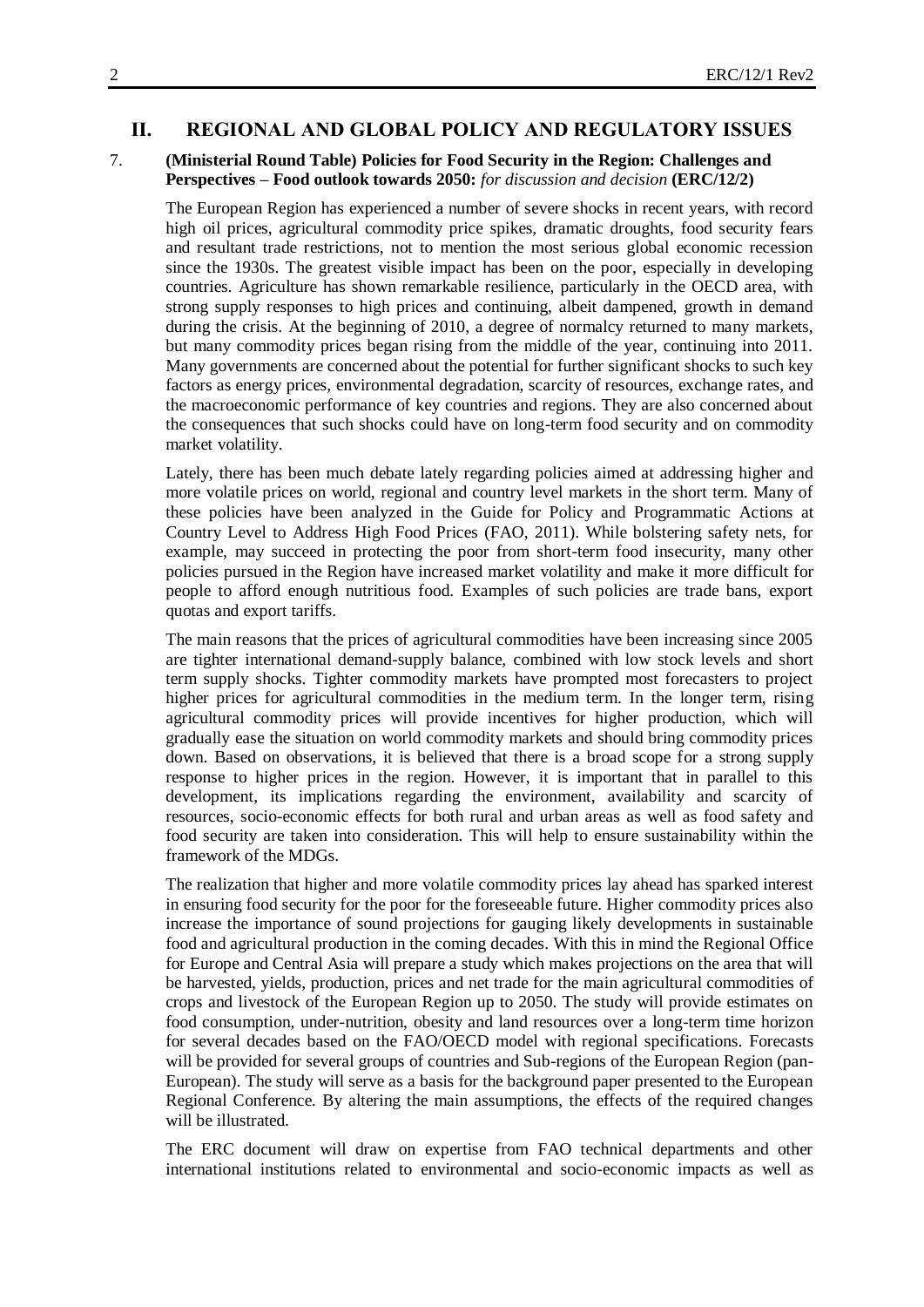sustainability (e.g. OECD, IFAD, WFP, and WB). Together with the baseline forecasts from the study, based on assumptions about the most likely evolution of agricultural fundamentals, the paper will make recommendations related to sustainable agricultural, rural development, food security, trade and investment policies, institutions and processes for the region as well as priorities of work and the institutional set-up of FAO in the Region in the coming years.

Based on the main findings, specific short and long-term recommendations aimed at enhancing regional and global food security, policy actions, institutional setup (including research and development and technology transfer), and processes will be proposed for the European Regional Conference to make decisions on.

Following the outcomes of the 2011 Committee on World Food Security and the G20 process, recommendations are likely to specifically address increasing sustainable agricultural production and productivity for the benefit of the rural livelihood and consumers, improving information and agricultural market transparency and coordinating actions related to price volatility and food security for all, especially the most vulnerable.

- 8. **Summary of the outcomes of the debate of the Technical Commissions in the Region including the 37th Session of the European Commission on Agriculture (ECA)**
	- **Report from the outcome of the debate of the 37th Session of the European Commission on Agriculture (ECA):** *for discussion and decision* **(ERC/12/LIM/1- ERC/12/LIM/3)** The rapporteur of the 37th Session of the European Commission on Agriculture (ECA), which takes place on the 17/18 April 2012, will provide a summary report from the deliberations of the session.
	- **Summary report of the recommendations of the European Forestry Commission (EFC) and Importance of Forestry for the Region:** *for information* **(ERC/12/INF/6 and ERC/12/INF/7** Rev.1**)**

The report of the Regional Forestry Commission will be presented to the ERC together with the relevant regional COFO outcomes, highlighting policy and regulatory issues including the future role of forestry in the European Region.

 **Summary report of the recommendations of the European Inland Fisheries Advisory Commission (EIFAC), the Central Asian and Caucasus Regional Fisheries and Aquaculture Commission, and Importance of Fisheries for the Region:** *for information* **(ERC/12/INF/8** Rev 1**)**

The report of the Regional Fisheries and Aquaculture Commission and the other regional bodies such as the Central Asia Fisheries Commission will be presented to the ERC, highlighting policy and regulatory issues including the future role of fisheries and aquaculture in the European Region.

### **III. PROGRAMME AND BUDGET MATTERS**

9. **Implementation of the Programme of Work and Budget (PWB) 2010-2011, Programme of Work and Budget for 2012-13 and Areas of Priority Action for the Region for the Biennium 2014–15 taking into account the discussions and recommendations of the Regional Technical Commissions:** *for decision* **(ERC/12/LI**M**/2 and ERC/12/INF/15)**

The ERC discussion of this item will take into consideration the findings and recommendations of the 37th Session of the ECA – based on the function of the ECA as a preparatory meeting – as well as discussions and recommendations of the Regional Technical Commissions. The ERC will consider the actions that have been taken on the previous ERC recommendations and the implementation performance of the PWB in the Region during 2010-11, and make recommendations on priorities for implementation of the PWB in the Region during 2012 – 2013, including the regional results. The ERC will also recommend priority areas of FAO action in the Region for the biennium 2014 -15 on the basis of both a pre-session paper prepared by the Secretariat and discussions with the member countries.